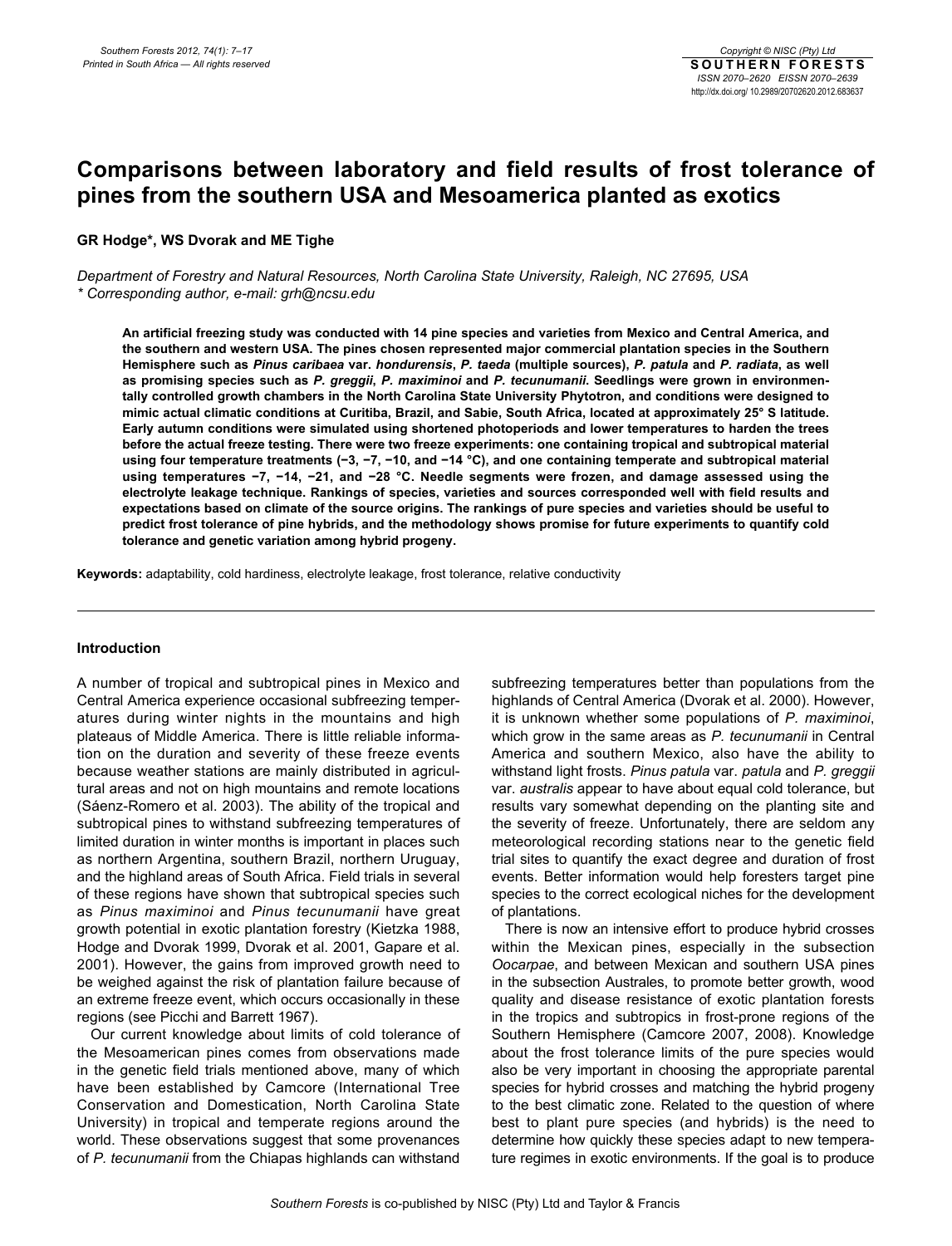temperate  $\times$  tropical pine hybrids with some degree of frost tolerance, does it make any difference if the temperate species pollen comes from selections in native environments or from genetic trials where the species is planted as exotic?

There are several different methods to screen pine seedlings for frost tolerance in the laboratory (Burr et al. 1990). The electrolyte leakage (EL) method is one method that has been used successfully by a number of researchers to determine cold hardiness of seedlings (Burr et al. 1990, Yu et al. 2003, L′Hirondelle et al. 2006, Aldrete et al. 2008). It involves freezing needle tissue of seedlings at different levels of severity in the laboratory, followed by an assessment of injury using the amount of cellular electrolytes lost as a measure of membrane damage from the freezing treatment. Frozen tissue is thawed and put into a water solution, and subsequent electrolyte leakage is measured using electrical conductivity. The tissue is then killed completely with some kind of heat treatment, and electrical conductivity measured again. Relative conductivity of the damaged tissue is calculated as a ratio of the electrical conductivity of the damaged tissue relative to the maximum conductivity measured after the tissue is killed. A relative conductivity of 50% is often assumed to be a point where the plant cannot recover, and the temperature that produced that level of damage is called the  $LT_{50}$ . The EL method seems to correlate well with field results. For example, Aldrete et al. (2008) used the EL method to determine that the maximum cold hardiness (LT<sub>50</sub>) of *P. greggii* var. *greggii* and *P. greggii* var. *australis* was at temperatures −18°C and −12° C, respectively, which compares very well with our observations of local temperature extremes in Mexico where the two varieties naturally occur.

In this study, we use the EL method to quantify the frost tolerance of 14 pine species and varieties from Mexico, Central America, and the southern and western USA that are important in plantation forestry, and verify the EL laboratory findings with survival results from various genetic field trials in the subtropics. We also examine the cold hardiness of provenances of *P. taeda* sampled in native environments, and compare these to the cold hardiness of seed sources of the same species planted as exotics in different areas of the world. Finally, we discuss the ability of pine species to quickly adapt to exotic environments as a result of intercontinental germplasm transfer, which is an indication of how they also might adapt to future global climatic change.

## **Materials and methods**

#### *Species seed sources*

The frost tolerance studies included 14 pines species and varieties from Mexico and Central America, and the southern and western USA (Table 1). The pines chosen represented major commercial plantation species in the Southern Hemisphere, such as *P. caribaea* var. *hondurensis*, *P. taeda*, *P. patula* and *P. radiata*, as well as promising species such as *P. greggii*, *P. maximinoi* and *P. tecunumanii.* These species were represented by different provenances from Camcore conservation collections in Middle America or California made in the last 20 years. The only exception was the *P. caribaea* var. *bahamensis* seed, which originally came from a collection made by the Oxford Forestry Institute. The

number of provenances used to make a bulk species sample was dependent on seed availability and germination.

The *P. taeda* material came mostly from seed orchards of Camcore members with different genetic and climatic origin (Table 2). Alto Paraná (Argentina), Klabin and Inpacel (Brazil), and Sappi (South Africa) all provided seeds made up of a bulk of 20 different clones. Seeds were purchased from the Florida Department of Forestry′s seed orchard, which presumably represent the most tropical source of *P. taeda* in the USA. The North Carolina coastal plain source was provided by the North Carolina State University-Industry Tree Improvement Cooperative for *P. taeda,*  and should be one of the most cold-hardy sources of the species. The *P. elliottii* material was a donation from the Cooperative Forest Genetics Research Program at the University of Florida, and was a bulk collection representing the entire range of the species.

For *P. radiata*, Camcore member CMPC Forestal Mininco also contributed a seedlot to represent Chilean commercial seeds, a mix made up of four separate seed sources collected between Concepción and Los Angeles, Chile.

#### *Growing conditions and winter acclimation*

The seeds were sown in environmentally controlled growth chambers in the North Carolina State University Phytotron. The seedlots were separated into two different experiments based on the climatic zones where they originated: a Temperate experiment containing temperate and subtropical sources, and a Tropical experiment containing the subtropical and tropical sources (Table 1). This was done partly for logistical reasons, in order to keep the needle harvesting and laboratory measurement work manageable, and partly for biological reasons, in that a different series of freezing temperatures were used for the Temperate and Tropical experiments. The seeds were sown in germination boxes filled with a commercial nursery medium (Metromix®) and covered with a dusting of vermiculite. The temperature during the germination phase was 28 °C. The temperate species, *P. taeda* and *P. elliottii*, were stratified before sowing by rinsing the seeds in cold water, draining the excess water, and placing the seeds in a plastic bag in the refrigerator for one month at 4 °C. Species in the temperate group were sown in March one month before the tropical species to account for expected differences in growth rate. There were a number of subtropical species/varieties common to both experiments: *P. patula* var. *patula*, *P. patula* var. *longipedunculata*, *P. greggii* var. *greggii*, *P. greggii* var. *australis*, *P. elliottii*, and *P. taeda* from Florida.

After germination, 60 germinants per species per experiment were planted into Ray Leach® supercell tubes (SC10) with 164 ml capacity filled with a mixture of sterilised composted pine bark, perlite and sand at a ratio of 3:1:1. The tubes were placed in trays with a capacity of 98 seedlings ( $7 \times 14$ ), and the 60 seedlings were arranged in three replications of 20 seedlings each in trays randomly positioned in the growth chamber. The goal was to raise seedlings that were approximately 25 cm shoot height at needle harvest time in mid-November. The seedlings were watered and fertilised weekly during the growth period using Hoagland′s solution and every two weeks with ammonium sulfate at a rate of 4.1 g m<sup>-2</sup> to increase elemental nitrogen.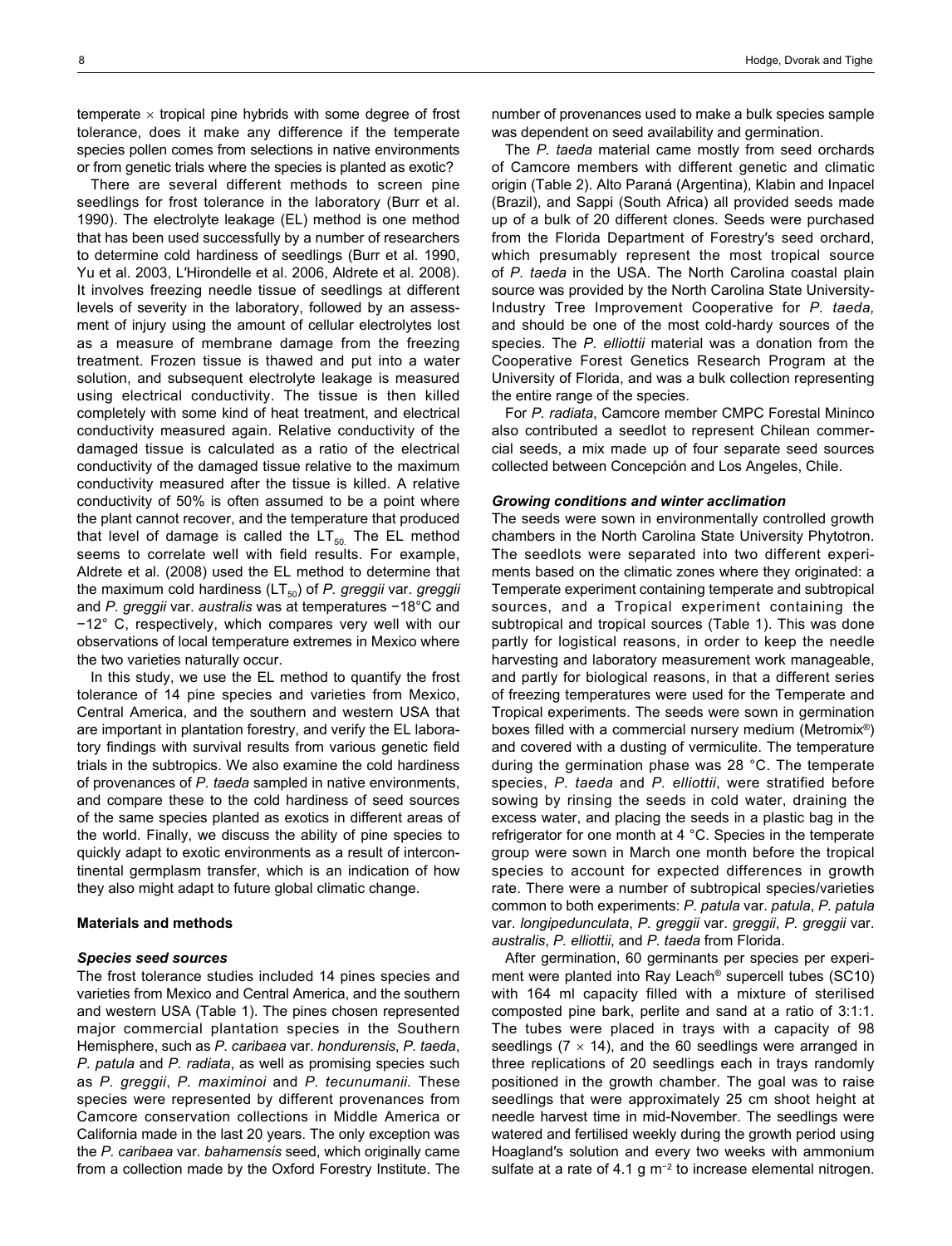**Table 1:** Provenance and seed sources used in cold-hardiness tests of temperate/subtropical and subtropical/tropical pine species established in separate growth chambers. Common control species (\*) were included in both experiments. Latitudes and elevations are mean values of ranges.

| Species                                            | State or region, country               | Genetic composition          | Latitude            | Elevation (m) |
|----------------------------------------------------|----------------------------------------|------------------------------|---------------------|---------------|
| Temperate/subtropical                              |                                        |                              |                     |               |
| P. taeda                                           | North Carolina, USA                    | North Carolina Coastal Plain | $35^{\circ}47'$ N   | 121           |
| P. taeda*                                          | Florida, USA                           | Clonal orchard               | 29°39' N            | 46            |
| P. taeda                                           | Paraná, Brazil                         | Clonal orchard               | $24^{\circ}08'$ S   | 845           |
| P. taeda                                           | Santa Catarina, Brazil                 | Clonal orchard               | $27°30'$ S          | 890           |
| P. taeda                                           | Missiones, Argentina                   | Clonal orchard               | $27°23'$ S          | 54            |
| P. taeda                                           | Eastern South Africa                   | Clonal orchard               | $25^{\circ}10'$ S   | 1 200         |
| P. elliottii*                                      | Florida, USA                           | Clonal orchards              | $31^{\circ}15'$ N   | 100           |
| P. patula var. patula                              | Eastern Mexico                         | Five provenances             | 19 $^{\circ}$ 40' N | 2 3 4 8       |
| P. patula var. longipedunculata*                   | Southern Mexico                        | Two provenances              | $16^{\circ}07'$ N   | 2472          |
| P. radiata                                         | California, USA                        | Three provenances            | $36°25'$ N          | 128           |
| P. radiata var. binata                             | Guadalupe Island, Mexico               | One provenance               | $29^{\circ}02'$ N   | 1 200         |
| P. radiata                                         | <b>Coastal Chile</b>                   | Four seed sources            | $37°30'$ S          | 160           |
| P. greggii var. greggii                            | Northern Mexico                        | Five provenances             | $25^{\circ}05'$ N   | 2412          |
| <b>Central Mexico</b><br>P. greggii var. australis |                                        | Six provenances              | $20^{\circ}55'$ N   | 1667          |
| Subtropical/tropical                               |                                        |                              |                     |               |
| P. maximinoi                                       | Central Guatemala                      | Five provenances             | $15^{\circ}00'$ N   | 1686          |
| P. pseudostrobus                                   | Central Mexico                         | Eleven provenances           | 18°44' N            | 2 100         |
| P. tecunumanii                                     | Central Guatemala (high elevation)     | Three provenances            | $15^{\circ}04'$ N   | 1893          |
| P. tecunumanii                                     | Chiapas, Mexico (high elevation)       | Six provenances              | 16°28'N             | 2 3 0 1       |
| P. tecunumanii                                     | South-eastern Honduras (low elevation) | Eight provenances            | 14°52'N             | 971           |
| P. oocarpa                                         | North-western Mexico                   | Two provenances              | $26°50'$ N          | 1 3 8 2       |
| P. oocarpa                                         | Central Honduras                       | Three provenances            | 14°01'N             | 1 0 3 3       |
| P. caribaea var. hondurensis                       | Northern Guatemala                     | Two provenances              | 15°57' N            | 500           |
| P. caribaea var. bahamensis                        | Bahama Islands                         | Nine provenances             | $26^{\circ}01'$ N   | 25            |

**Table 2:** Details on the geographic origin of the *P. taeda* provenances included in the cold-hardiness study

| Company or institution         | State or province, country  | Origin of material                                                             |
|--------------------------------|-----------------------------|--------------------------------------------------------------------------------|
| NC Tree Improvement            | North Carolina, USA         | Coastal Plain of North Carolina                                                |
| Florida Department of Forestry | Florida, USA                | Central Florida                                                                |
| Inpacel (now Arauco Florestas) | Paraná, Brazil              | Local selections in Paraná and São Paulo states of unknown origin              |
| Klabin                         | Santa Catarina, Brazil      | Local selections originally from South Carolina coastal plain and South Africa |
| Alto Paraná                    | Misiones, Argentina         | Local selections originally from Marion County, Florida                        |
| Sappi                          | KwaZulu-Natal, South Africa | Local selections originally from Zimbabwe and South Africa of unknown origin   |

Fertilisation and watering regimes were tapered off and terminated during the last six weeks prior to needle harvest to encourage hardening off.

The environmental conditions for raising the seedlings in the growth chambers were designed to mimic actual climatic conditions at Curitiba, Brazil, and Sabie, South Africa, located at approximately 25° S latitude where subfreezing temperatures are occasionally experienced each year. This included six months of growing conditions that represented normal spring, summer and early autumn in the subtropics followed by a six-week hardening-off period that reflected late autumn before a winter freeze. The initial settings for the first six months were day- and night-time temperatures of 24 °C and 15 °C, respectively, with a photoperiod of 13.5 h. The hardening-off period was for six weeks divided into two three-week segments. For the first three weeks, day- and night-time temperatures were 18 °C and 10 °C, respectively, with a photoperiod of 11.5 h. For the second three-week period, the seedlings from the two experiments were then moved into two separate and smaller growth

chambers that could accommodate lower night-time temperatures. Day- and night-time temperatures of 10 °C and 4 °C, respectively, were used with a 10.5 h photoperiod.

# *Freezing treatments and electrolyte leakage measurement*

For each freezing experiment, there were four test temperatures: for the Tropical experiment the temperatures were −3, −7, −10, and −14 °C; for the Temperate experiment the temperatures were −7, −14, −21, and −28 °C. For each experiment, there were two separate runs for each temperature, and the four temperatures were randomised for each run. Foliage samples were taken by harvesting one needle from each of the 20 trees per species per replication, cutting the needles to a uniform length of 4 mm, and placing them in a 16 ml sample tube. For each temperature run, there was a treatment sample that was subjected to the target freezing temperature, and an unfrozen control sample that was maintained in the cold room at 4 °C during the freezing treatment.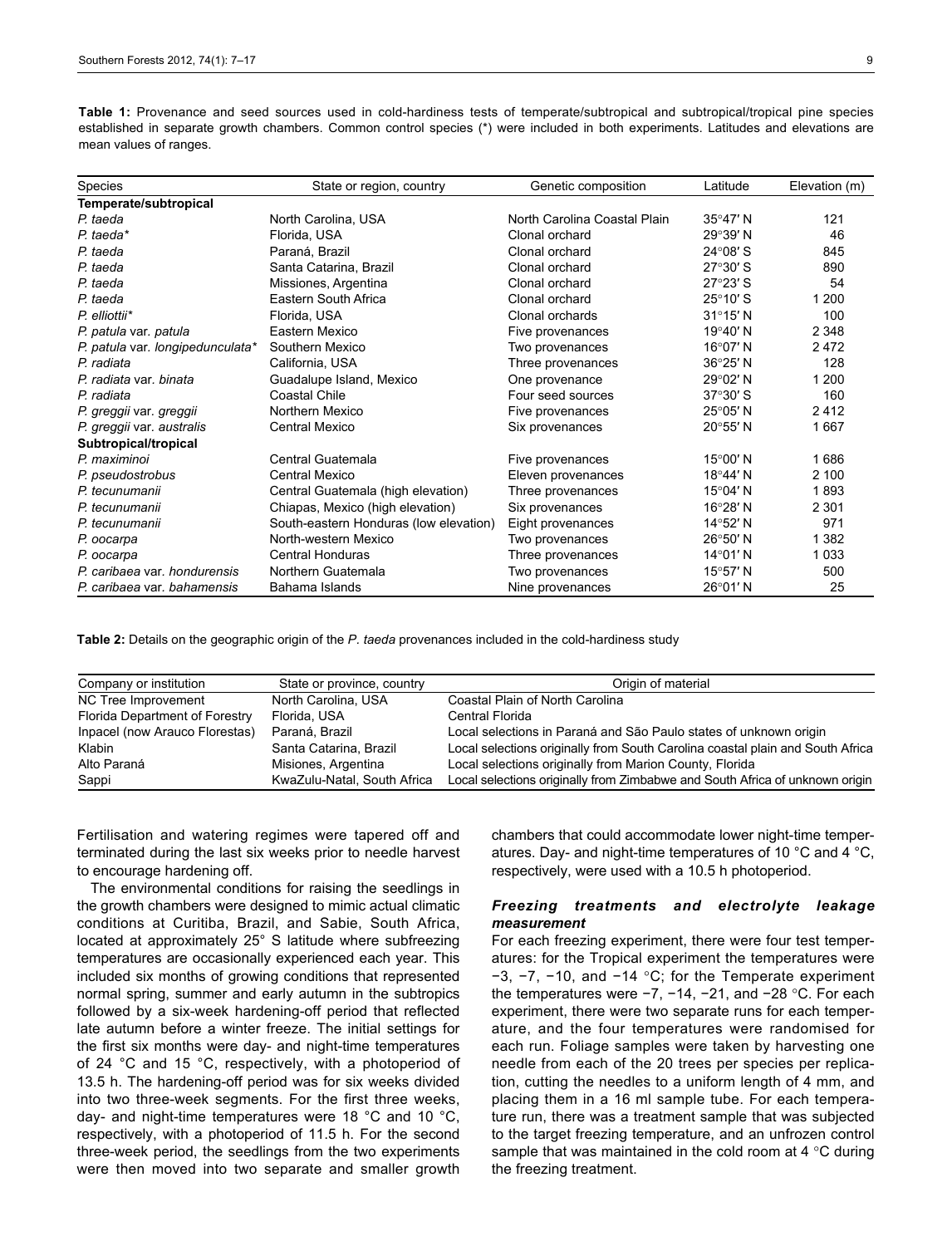The freezing treatments all followed the same time schedule regardless of target temperature (*T*) (e.g. see Figure 1). The samples were removed from the cold room where they were maintained at 4 °C, and placed into a programmable Scientemp Corporation model 34-09A freezer at 0 °C. Chilling then began at a rate of cooling not faster than 0.25*T* per 15 min. After 1 h, the freezer was at the target temperature *T* where it was then maintained for 3 h. The temperature was then raised, reversing the cooling process used earlier. After 1 h of controlled warming the freezer was back at 0 °C, and the samples were removed and placed back in the cold room at 4 °C. After 3 h, 14 ml of distilled deionised water was added to the sample tubes for both the freezing treatment and the companion control tube. The tubes were then placed onto a gyratory shaker set at 100 revolutions min<sup>-1</sup> for 16 h. Electrical conductivity (EC) was measured with an Oakton CON6/TDS6 handheld conductivity meter. Following EC measurements, the tubes were tightly capped and placed in a laboratory oven at 85 °C for 2 h to completely kill the tissue. Following this treatment, EC was again measured.

For each species–replicate–temperature–run combination, relative conductivity (RC<sub>t</sub>) of the freezing treatment for a given temperature *t* was calculated as:

$$
RC_t = (EC_{\text{treatment}}/EC_{\text{dead}}) \times 100
$$

where  $EC_{treatment}$  = the electrical conductivity of the sample after the freezing or control treatment, and  $EC_{dead}$  = the electrical conductivity of the sample after the heat treatment to kill all of the tissue.

The RC<sub>t</sub> values were used to calculate an injury index for a given temperature *t* (Flint et al. 1967):

Injury*<sup>t</sup>* = [(RC*<sup>t</sup>* − RC0) / (1 − RC0 /100) ] × 100

where  $RC_0 =$  the relative conductivity of the control treatment. The injury index is intended to correct for inherent differences among species or replications for the amount of electrolyte leakage that takes place in the control (unfrozen) sample.

# *Comparison of artificial freeze results with field study results*

Results from the artificial freezing study were compared to four Camcore trials that included some of the same species and provenances as the laboratory trial. These field tests were established in South Africa and Uruguay and experienced subfreezing temperatures shortly after their establishment (Table 3).

# **Results**

## *Mean values for relative conductivity and injury*

Relative conductivity values and injury indices were lower than expected in both experiments. In the tropical experiment, the highest damage observed was for *P. caribaea* var. *hondurensis* at temperature −14 °C (RC<sub>14</sub> = 60.0%, injury<sub>14</sub> = 57.3%). However, all other species–temperature combinations had a mean injury less than 50.0%, and the mean injury<sub>14</sub> across all species was 37.5%. Results



**Figure 1:** Diagram of freezing temperature regime for the −7 °C and −14 °C treatments. Other temperature treatments (−3, −10, −21 and −28 °C) followed a similar pattern

were similar in the temperate experiment: the highest damage observed was for *P. elliottii* at temperature −21 °C  $(RC<sub>21</sub> = 36.1\%$ , Injury<sub>21</sub> = 31.7%), substantially lower than 50% for both variables. For *P. elliottii*, very similar damage values were observed for temperatures −14 °C and −28 °C (injury<sub>14</sub> = 30.6% and injury<sub>21</sub> = 30.4%). In general, injury indices were typically just a few percentage points lower than the corresponding RC values. Since injury index values were less than 50.0%, it was not possible to calculate reliable  $LT_{50}$  values. The data were then analysed treating each temperature as a specific freezing treatment.

#### *ANOVA by temperature*

An analysis of variance was conducted for each temperature using the following model:

Injury<sub>ijk</sub> = 
$$
\mu
$$
 + species<sub>i</sub> + rep<sub>j</sub> + run<sub>k</sub> + species\*rep<sub>ij</sub> +  
species\*run<sub>ik</sub> + rep\*run<sub>jk</sub> + e<sub>ijk</sub>

with species treated as a fixed effect, and all other effects random, using SAS Proc GLM (SAS Institute 2000–2004).

There were significant differences in RC among the unfrozen control samples for species and run, reflecting differences in electrolyte leakage. This confirms the need to use injury index to correct for baseline differences in electrolyte leakage. In analyses for injury index, the rep*\**species and run*\**species interaction terms were uniformly non-significant. Thus, these terms were dropped, and each temperature was analysed with a reduced model:

Injury<sub>ijk</sub> = 
$$
\mu
$$
 + species<sub>i</sub> + rep<sub>j</sub> + run<sub>k</sub> + rep<sup>\*</sup>run<sub>jk</sub> + e<sub>ijk</sub>

with species treated as a fixed effect, and all other effects random. Effects were considered statistically significant at *p* < 0.05.

Species effects were significant at all temperatures except −3 °C in the Tropical experiment, and at all temperatures in the Temperate experiment (Table 4). Mean injury was very low at temperatures −3 °C and −7 °C in the Tropical experiment, and also at −7 °C in the Temperate experiment (the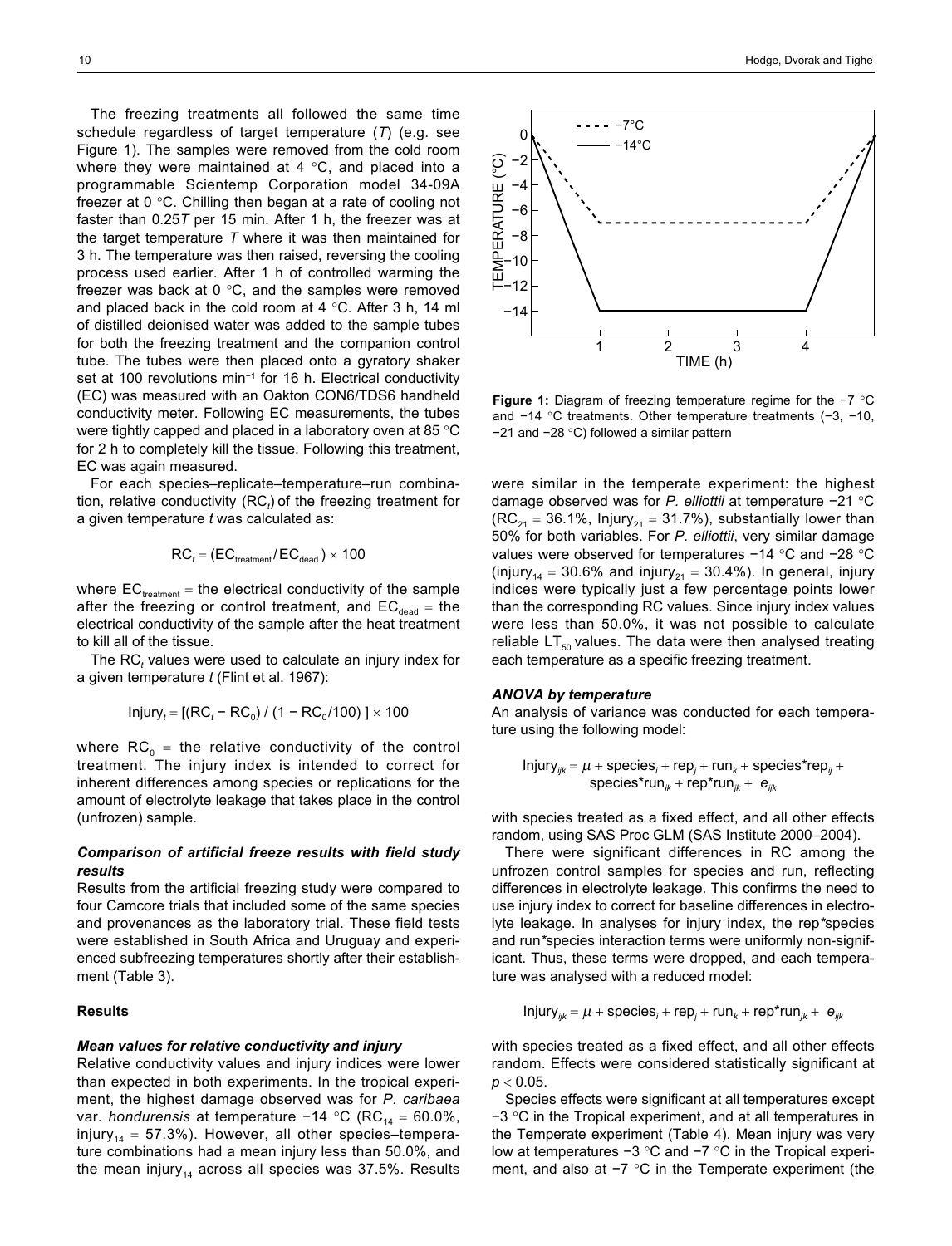**Table 3:** Location of Camcore field trials where subfreezing temperatures caused various levels of mortality in species/provenances during winter. Freeze information is estimated. See text for more details

| Test Code  | Company      | Location           | Country      | Latitude          | Elevation $(m)$ | Freeze information                                     |
|------------|--------------|--------------------|--------------|-------------------|-----------------|--------------------------------------------------------|
| 20-18-02E  | Mondi        | Commonage          | South Africa | $31^{\circ}02'$ S | 1 480           | Several nights of $-5$ to $-8^{\circ}$ C               |
| 33-18-02C1 | Mondi        | <b>Rush Valley</b> | South Africa | $30^{\circ}51'$ S | 1 782           | Annual winter freezes of $-5$ to $-10^{\circ}$ C; snow |
| 33-18-02C2 | Mondi        | Bendoran           | South Africa | $31°27'$ S        | -500            | Annual winter freezes of $-5$ to $-10^{\circ}$ C; snow |
| 99-11-01A  | Weverhaeuser | Tacuarembó         | Uruguay      | $31^{\circ}44'$ S | 140             | $-7^{\circ}$ C reached for five consecutive nights     |

**Table 4:** Summary statistics of ANOVA by temperature

| Temp.<br>(°C)              | Mean injury                 |                                | Species differences |        |         |  |  |  |  |
|----------------------------|-----------------------------|--------------------------------|---------------------|--------|---------|--|--|--|--|
|                            | All species                 | Common<br>species <sup>1</sup> | $R^2$               | F-test | p-value |  |  |  |  |
| <b>Tropical experiment</b> |                             |                                |                     |        |         |  |  |  |  |
| $-3$                       | 04                          | 0.4                            | 0.27                | 0.90   | 0.5623  |  |  |  |  |
| $-7$                       | 13.0                        | 12.9                           | 0.40                | 3.05   | 0.0010  |  |  |  |  |
| $-10$                      | 27.9                        | 28.0                           | 0.54                | 4.39   | 0.0001  |  |  |  |  |
| $-14$                      | 37.5                        | 28.6                           | 0.64                | 8.16   | 0.0001  |  |  |  |  |
|                            | <b>Temperate experiment</b> |                                |                     |        |         |  |  |  |  |
| $-7$                       | 6.5                         | 5.4                            | 0.53                | 4.18   | 0.0001  |  |  |  |  |
| $-14$                      | 23.4                        | 25.3                           | 0.49                | 2.12   | 0.0246  |  |  |  |  |
| $-21$                      | 23.8                        | 25.5                           | 0.52                | 4.43   | 0.0001  |  |  |  |  |
| $-28$                      | 25.3                        | 27.2                           | 0.77                | 2.21   | 0.0458  |  |  |  |  |

**<sup>1</sup>** Species/varieties common to both experiments were *P. patula* var. *patula*, *P. patula* var. *longipedunculata*, *P. greggii* var. *greggii*, *P. greggii* var. *australis*, *P. elliottii*, and *P. taeda* from Florida

average for all species was 0.4, 13.0 and 6.5%, respectively). For all other temperature treatments in both experiments, average injury was substantially higher, ranging from 25.3% to 37.5% (Table 4).

Comparison of mean injury across the six common species represented in both the Temperate and Tropical experiments showed very similar levels of injury for all temperatures from −14 °C to −28 °C, with an average injury of 26.9%, ranging only from 25.3 to 28.6% (Table 4). The data suggest that the temperature treatments −3 and −7 °C are measuring a very low level of injury, and that all other treatments are measuring similar levels of freeze damage. Least square means for injury were calculated for each species by temperature using SAS Proc Mixed (SAS Institute 2000–2004), and the probability of differences among all possible pairs was also calculated. For the Temperate experiment the correlations among species LS means for −14, −21, and −28 °C ranged from *R* = 0.55 to 0.89, and all were statistically significant. Similarly, in the tropical experiment, the correlation between species LS means for −10 and −14 °C was  $R = 0.58$ , which was statistically significant.

## *Combined ANOVA across temperatures*

The next phase of analysis was a combined ANOVA across temperatures −10 and −14 °C in the Tropical experiment and across −14, −21 and −28 °C in the Temperate experiment. The following model was used for analysis:

Injury<sub>ijkl</sub> = 
$$
\mu
$$
 + species<sub>i</sub> + temp<sub>l</sub> + species<sup>\*</sup>temp<sub>il</sub> + rep<sub>j</sub> + run<sub>k</sub> +  
rep<sup>\*</sup>run<sub>jk</sub> + e<sub>ijk</sub>

with species, temp, and species\*temp treated as fixed effects, and all other effects random. In the Temperate experiment, species differences were highly significant, whereas temperature and the species\*temperature interaction were not significant (Table 5). In the Tropical experiment, temperature effects were highly significant (Table 5), because there was substantially higher injury at −14 °C than for −10 °C (injury<sub>14</sub> = 37.5%, injury<sub>10</sub> = 27.9%; Table 4). Species differences were also highly significant. Species\*temperature interaction was statistically significant, but with a much lower *F*-statistic than for species (Table 5), which suggested that the species effect was predominant.

# *Species LS means and ranking of common-control species*

Overall species LS means were calculated for the combined temperature treatments in the Temperate and Tropical experiment, and a comparison of the LS means for the six common species/varieties in the two experiments showed a very strong relationship ( $R = 0.95$ , Figure 2). Both experiments gave the same ranking for the six common species/varieties, and these rankings corresponded well to the known frost tolerance from field trials. For example, *P. greggii* var. *australis* had higher injury than *P. greggii* var. *greggii* in both experiments in this study (Figure 2). This reflects the fact that *P. greggii* var. *australis* is native to lower latitudes and lower elevations (21° N and 1 200 to 2 000 m elevation) than *P. greggii* var. *greggii* (around 25° N and 2 000 to 2 500 m). Artificial freeze testing experiments have also demonstrated significantly better frost tolerance for the northern source, *P. greggii* var. *greggii* (Aldrete et al. 2008), and results from Camcore progeny tests confirm this in the field. Similarly, *P. patula* var. *longipedunculata* had higher injury than *P. patula* var. *patula* in both experiments in this study (Figure 2). This corresponds to expectations from the native distribution (*P. patula* var. *longipedunculata* is found at latitudes 16–18° S in the Sierra Madre del Sur mountain range, whereas *P. patula* var. *patula* is found at latitudes 17–22° Ν in the Sierra Madre Oriental mountain range. Lastly, the *P. elliottii* collection used in this study represents the entire range of the species, covering latitudes 29–32° N, whereas the Florida source *P. taeda* originates from the most southern part of that species range, primarily Marion, Levy and Dixie counties, between latitudes 29–30° N. Thus, one might expect the Florida source *P. taeda* to be more frost susceptible, and this agrees with the higher injury observed for Florida *P. taeda* relative to *P. elliottii* in both experiments in this study.

## *Species rankings: Tropical experiment*

Figure 3 shows the least square means for the Tropical experiment. For species with multiple varieties or multiple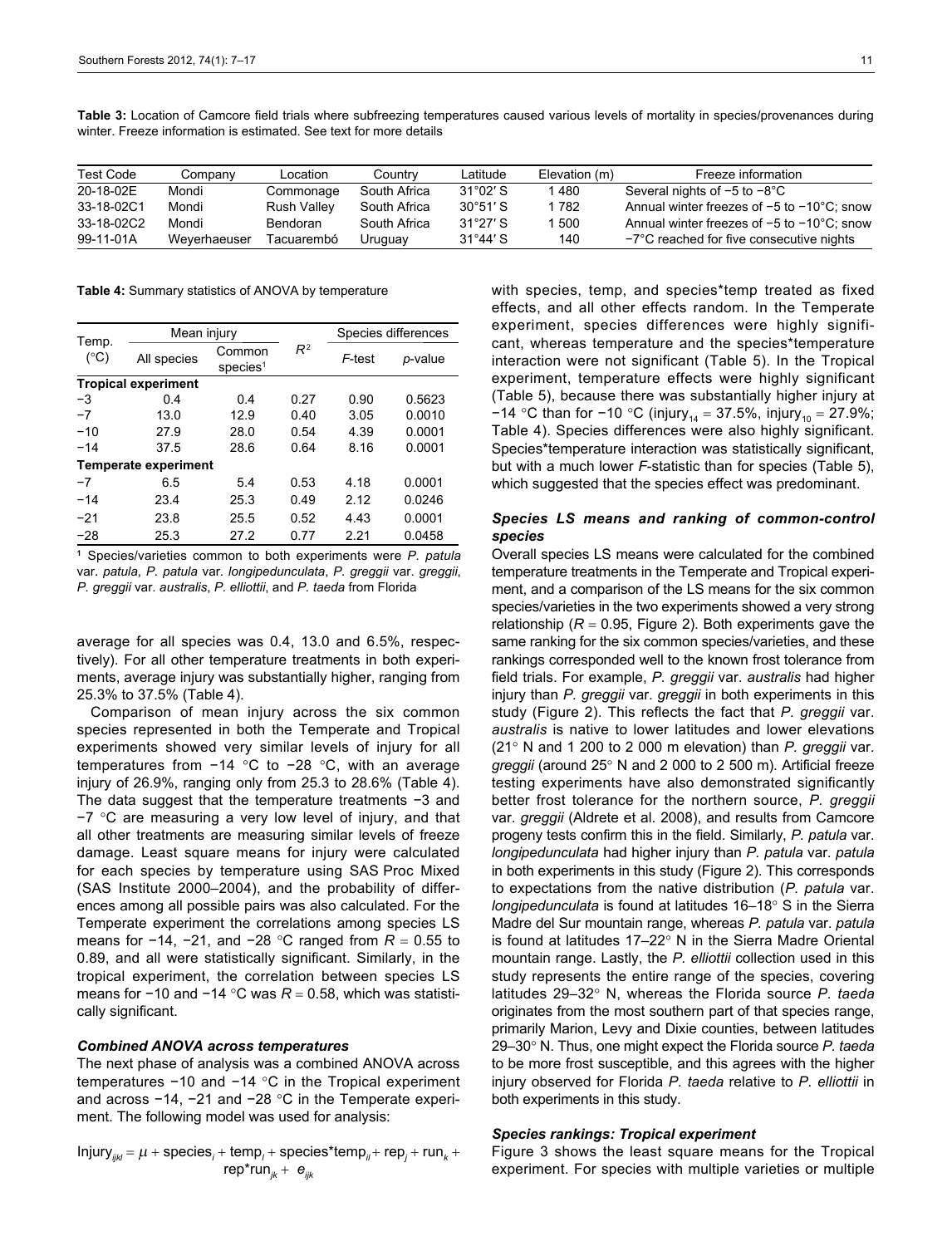**Table 5:** Summary statistics of ANOVA combined across temperature for the Tropical species experiment (temperatures −10 and −14 °C) and the Temperate species experiment (temperatures −14, −21 and −28 °C)

| Effect           |        | Tropical experiment |        | Temperate experiment |  |  |
|------------------|--------|---------------------|--------|----------------------|--|--|
|                  | F-test | p-value             | F-test | p-value              |  |  |
| Temperature      | 24.90  | 0.0001              | 0.87   | 0.4233               |  |  |
| Species          | 9.03   | 0.0001              | 6.88   | 0.0001               |  |  |
| Species $\times$ | 2.35   | 0.0062              | 0.91   | 0.6001               |  |  |
| temperature      |        |                     |        |                      |  |  |

sources, the rankings generally are in line with expectations derived from the native range/collection sites or results from field studies.

The highest injury observed in this study (injury  $= 48.1\%$ ) was for *P. caribaea* var. *hondurensis*, which is found at the lowest latitudes and lowest elevations (0–700 m) of any species in the study. This variety rarely experiences any frost in its native range. The closely related *P. caribaea* var. *bahamensis* is also found in tropical climates, but in artificial freeze studies, Duncan et al. (1996) observed that var. *bahamensis* has more frost tolerance than var. *hondurensis.* In the same study, Duncan et al. (1996) also found both varieties of *P. caribaea* to be more frost susceptible than *P. elliottii*, which agrees with the current results (for var. *hondurensis* vs *P. elliottii*, injury<sub>10–14</sub> = 48.1% vs 34.9%, difference significant at *p* = 0.0003; for var. *bahamensis* vs *P. elliottii*, injury<sub>10–14</sub> = 43.4% vs 34.9%, significant at  $p = 0.0175$ ).

Different sources of *P. tecunumanii* and *P. oocarpa* showed ranks consistent with their geographic origin: *P. oocarpa* from Honduras had more injury than *P. oocarpa* from central Mexico (injury<sub>10-14</sub> = 42.6% vs 28.2%, *p* = 0.0001). Low-elevation *P. tecunumanii* from Honduras had more injury than high-elevation material from *Guatemala* (39.3% vs 35.0%, *p* = 0.2284), whereas high-elevation *P. tecunumanii* from Mexico had significantly less frost injury (Injury<sub>10–14</sub> = 27.2% vs 39.3%,  $p = 0.0008$ and 27.2% vs 35.0%, *p* = 0.0275).

The related species *P. maximinoi* and *P. pseudostrobus* had LS means for injury of 32.3% and 21.4%, respectively, different at  $p < 0.0001$ . This is consistent with their native range. The *P. maximinoi* source in this study is from central Guatemala, around latitude 15° N, and elevations of 800 to 1 500 m. In comparison, *P. pseudostrobus* is found at latitudes 17–21° N and elevations of 1 600 to 3 200 m, and frost events are common (Perry 1991).

#### *Species rankings: Temperate experiment*

The rankings for the species in the temperate experiment (Figure 3) also agreed with expectations. The highest injury was observed for *P. elliottii* from Florida (injury<sub>14-21-28</sub>) = 30.6%), followed closely by *P. patula* var. *lonigpedunculata* (28.5%) and *P. taeda* from Florida (27.8%). The Florida source *P. taeda* had significantly higher injury than the other five *P. taeda* sources (*p* < 0.003 in all cases). For the five non-Florida sources of *P. taeda*, there were no significant differences among the LS means for injury; however, the rankings did seem to correspond to the climate of the source (see latitude and elevation in Table 1). For example,



**Figure 2:** Relationship between Injury<sub>14-21-28</sub> from the Temperate experiment and Injury<sub>10−14</sub> from the Tropical experiment for six species/varieties common to both experiments

the lowest injury observed in this experiment was the *P. taeda* from North Carolina (injury $_{14-21-28}$  = 18.2%).

As a group, the non-Florida *P. taeda* sources were more frost tolerant than the three *P. radiata* sources. There was some indication that *P. radiata* var. *binata* and *P. radiata* from Chile might be slightly more frost tolerant than the *P. radiata* from California, but these differences were not statistically significant ( $p = 0.26$  and 0.16, respectively).

## *Correspondence with field results*

Survival data from three genetic trials in South Africa and one in Uruguay are presented in Table 6. There was fairly good agreement between the injury index and the field survival on these sites; for example, at the Commonage site in South Africa, *P. patula* var. *patula* had 92% survival compared to 40% survival for *P. patula* var. *longipedunculata.* This study detected clear and significant differences in injury that agree with field survival. At the Rush Valley and Bendoran sites in South Africa, *P. greggii* var. *greggii* had better survival than *P. greggii* var. *australis* and *P. patula* var. *patula*, as predicted by the injury index in this study (Figures 2 and 3). Finally, at the Tacuarembó site in Uruguay, which experienced a severe freeze event lasting several days, the survival of the high-elevation *P. tecunumanii* from Mexico (34%) was better than high-elevation and low-elevation *P. tecunumanii* and *P. maximinoi* from Central America, in general agreement with the injury index measured in this study. In addition, *P. caribaea* var. *hondurensis,* with the highest injury index in this study, had the lowest survival at this site.

## **Discussion**

In many artificial freezing studies, electrolyte leakage is measured using electrical conductivity. Electrolyte leakage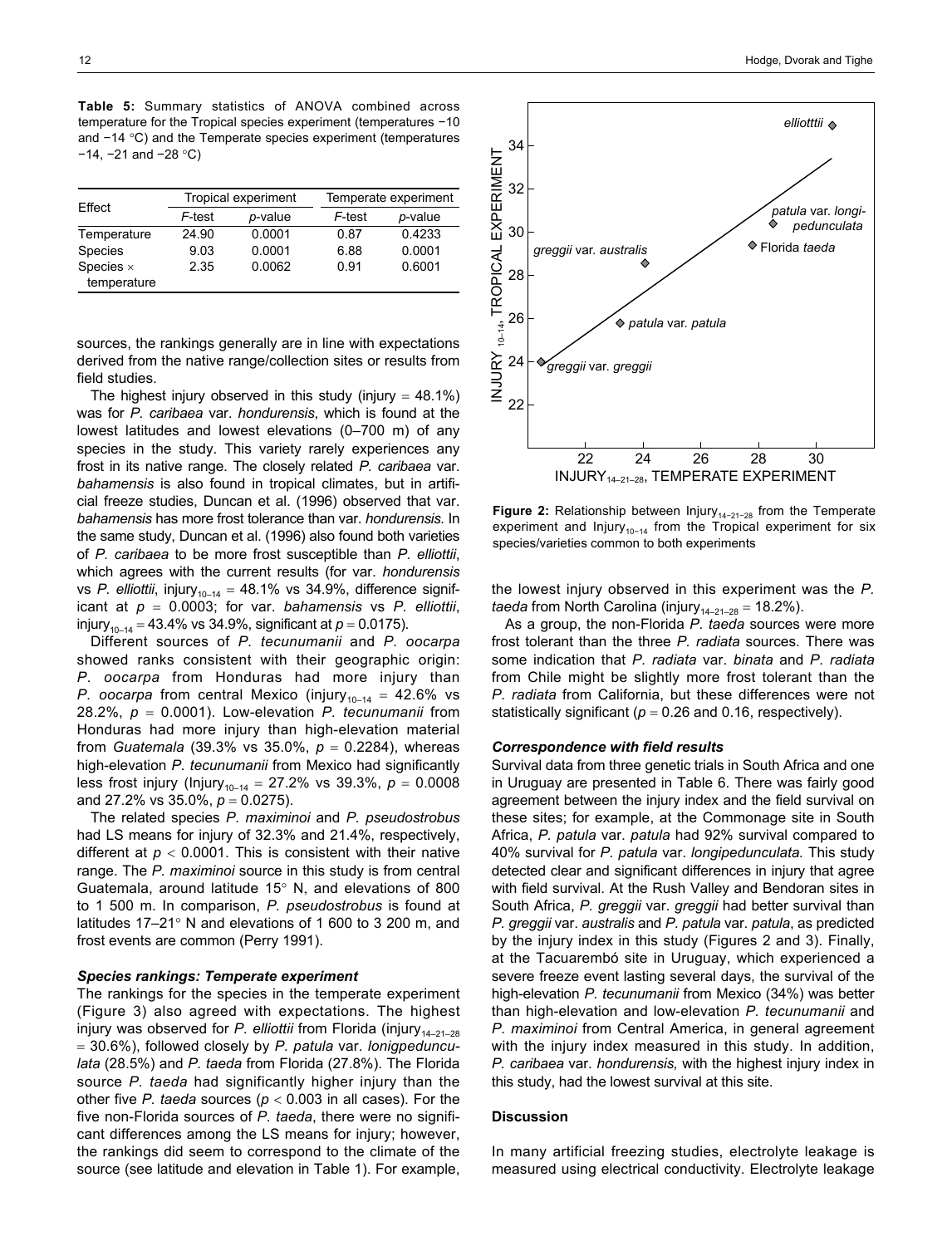

Figure 3: Injury index for each species in the Tropical experiment (top) and the Temperate experiment (bottom). Shaded bars represent least square means for species/variety across temperatures. The error bar respresents the SE

is assumed to measure the amount of membrane damage owing to the freezing treatments, but it is not completely clear if leakage is related to irreversible damage (from dead cells) or reversible damage (from injured but living cells) (Palta and Paul 1980, Johnson and Gagnon 1988). Murray et al. (1989) suggest that by measuring the rate of electrolyte leakage, shoots that are injured but alive can be accurately distinguished from shoots that have been killed by frost; a minimum of three conductivity measurements on the same samples would be needed to measure the rate.

It is common to calculate an  $LT_{50}$ , the temperature at which 50% of maximum conductivity is observed (e.g. Burr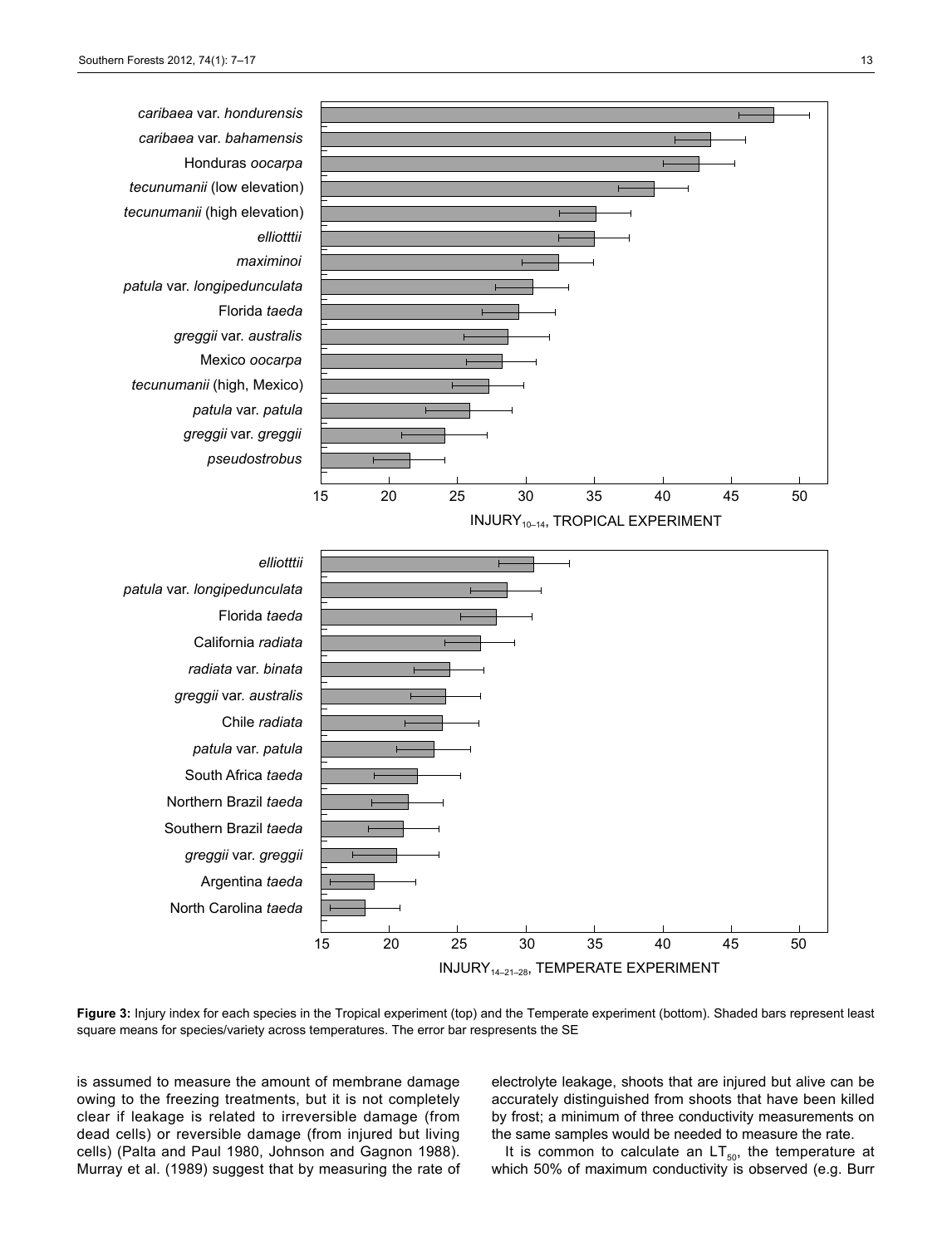et al. 1990, Grossnickle 1992, Aldrete et al. 2008). In this study, RC values and injury index values were almost always lower than 50%, making it impossible to calculate  $LT_{50}$  values. The low RC and injury values observed in this study are not uncommon, however. Sutinen et al. (1992) report that severely frost-injured mid-winter samples of *P. nigra* and *P. resinosa* needles had a maximum injury index of 30%. Similarly, in experiments with *P. strobus* and *P. wallachiana*, Lu et al. (2007) reported RC values ranging from 7% to 25%. In both of these studies, the authors were able to use these lower injury and RC values to quantify seasonal variation in cold hardiness of those species.

A complicating factor in conducting artificial freeze tests is deciding upon the exact conditions of pretreatment or acclimation, and then the exact conditions of the freeze treatment (e.g. rate of cooling, duration of time at minimum temperature, and time after freezing before measuring initial conductivity). A myriad of different environmental scenarios could be used, but in this study the goal was to reflect actual growing conditions in the field in subtropical regions of the Southern Hemisphere, and then to subject the samples to a rapid and severe freeze to simulate an overnight frost event. The freezing treatments lasted 5 h, with 3 h at the minimum temperature. It is possible that a longer duration at the minimum temperature would have produced more damage and higher RC and injury values.

Supercooling is defined as the cooling of a solution below the freezing point of the solution prior to ice formation. Typically, in plants the degree of supercooling is quite small due to the ubiquity of nucleators that can trigger ice formation, which then rapidly spreads throughout the plant (Levitt 1980). The use of cut needle segments in this study should have provided numerous nucleation points for ice formation even at lower temperatures. However, it is possible that some degree of supercooling prior to ice formation may have limited frost damage in the mildest freezing treatments.

Survival results in field tests after freezing temperatures certainly provide a measure of cold hardiness, but survival can also be affected by a number of variables including pre-freeze weather conditions, the size and health of the seedlings, the timing and severity of the freeze, and associated vegetation cover in the trial. A perfect correlation between any laboratory results and field results is impossible, but the species ranks in this study agreed quite well with known variation among species in field cold hardiness. This suggests that the conditions and methodology used are in fact measuring some aspect of cold hardiness important in real-life field conditions.

## *Species intolerant to freezing temperatures*

The Caribbean pine varieties, *Pinus oocarpa* from Central America and low-elevation sources of *P. tecunumanii* from Honduras and Nicaragua have no to little (biologically meaningful) frost tolerance based on the results of this study (Figure 3) and our field observations (Table 6), and one should not expect anything different based on the climates from which they originate (Table 1). *Pinus caribaea* var. *bahamensis* from the Bahama Islands, where extreme minimums rarely reach 4–7 °C, occasionally shows better survival in field studies after a light frost than its tropical cousin *P. caribaea* var. *hondurensis* from Central America, but this might be because the island variety produces secondary needles quickly, possibly offering some protection from the cold. Climent et al. (2009) has found that primary needles were significantly more sensitive to freezing than secondary needles in some pine species. We have heard foresters claim that seedlings from seed collections taken from trees of *P. caribaea* var. *hondurensis* in plantations that have survived (or avoided) periodic freezing temperatures have more cold resilience than Caribbean pine introductions from tropical climates. We have also seen two-year-old *P. oocarpa* resprout in a plantation after a killing frost that occurred in the Jaguariaiva, PR, Brazil region (24° S). The sprouting ability of *P. oocarpa* is an evolutionary defense mechanism to survive fires and the species will apparently respond in the same manner to freezes if the cold temperatures are not too severe and the trees are still juvenile. Nevertheless, *P. oocarpa* from Central America is not frost tolerant and should be managed as a frost-sensitive species.

## *Species with limited frost tolerance*

High-elevation populations of *P. tecunumanii* from Central America and Chiapas, Mexico, exhibit varying degrees of

| <b>Test</b> | Location           | Country      | <b>Species</b>                             | N   | Survival (%) | Injury <sup>1</sup> |
|-------------|--------------------|--------------|--------------------------------------------|-----|--------------|---------------------|
| 02E         | Commonage          | South Africa | P. patula var. patula                      | 346 | 92           | 23.2                |
|             |                    |              | P. patula var. longipedunculata            | 519 | 40           | 28.5                |
| 02C1        | <b>Rush Vallev</b> | South Africa | P greggii var. greggii                     | 598 | 96           | 20.4                |
|             |                    |              | P. greggii var. australis                  | 97  | 81           | 24.0                |
|             |                    |              | P. patula var. patula                      | 33  | 69           | 23.2                |
| 02C2        | Bendoran           | South Africa | P greggii var. greggii                     | 502 | 85           | 20.4                |
|             |                    |              | P. greggii var. australis                  | 55  | 76           | 24.0                |
|             |                    |              | P. patula var. patula                      | 35  | 73           | 23.2                |
| 01A         | Tacuarembó         | Uruguay      | P. tecunumanii (high elevation, Chiapas)   | 196 | 34           | 27.2                |
|             |                    |              | P. tecunumanii (high elevation, Guatemala) | 196 | 12           | 35.0                |
|             |                    |              | P. tecunumanii (low elevation, Nicaragua)  | 196 | 5            | 39.3                |
|             |                    |              | P. maximinoi (Guatemala)                   | 196 | 4            | 32.3                |
|             |                    |              | P. caribaea var. hondurensis               | 147 |              | 48.1                |

**Table 6:** Comparison between field survival results and laboratory injury values from artificial freezing experiments.

1 For the South Africa tests, Injury is the species LS mean from the Temperate experiment (average injury across −14, −21 and −28 °C); for the Uruguay test, Injury is the species LS mean from the Tropical experiment (average injury across −10 and −14 °C)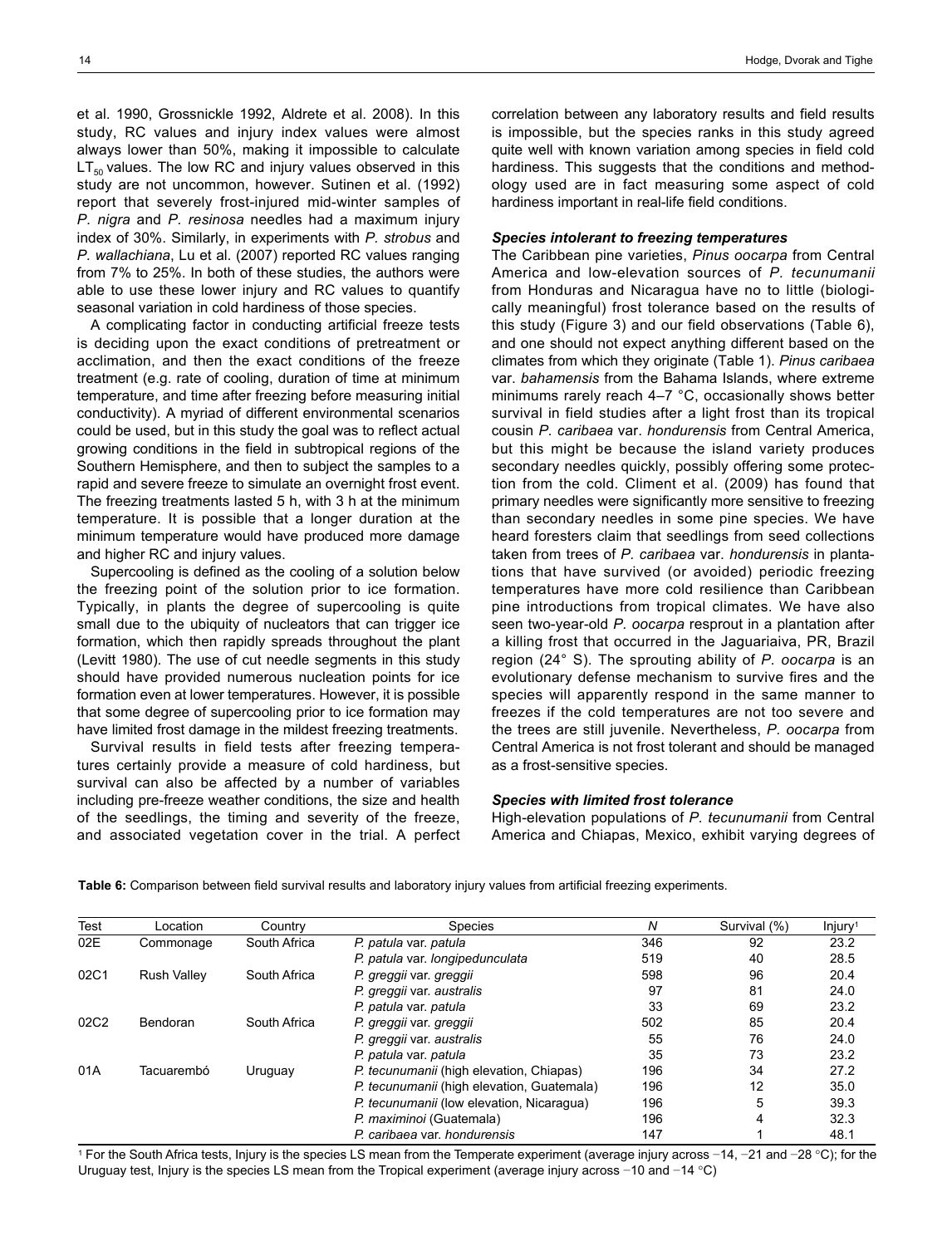cold hardiness. Populations of the species from the San Cristobal de las Casas Plateau in Chiapas, Mexico showed the greatest frost tolerance in both this study and field results. The plateau is located at approximately 2 200 m elevations and cold temperatures during winter in the region probably approach a minimum of −7 °C. Plantation growers wanting to develop a frost-tolerant strain of *P. tecunumanii* should begin by making selections within this group of populations. However, breeders should realise that these populations only exhibit average to below-average growth relative to other high-elevation *P. tecunumanii* populations (Hodge and Dvorak 1999), and there was only modest survival of 34% of the 'plateau sources′ in Uruguay after an extended freeze event (Table 4).

Central American sources of high-elevation *P. tecunumanii* have shown more resilience than low-elevation sources to cold temperatures, but not nearly to the level of high-elevation sources from Chiapas. When both Central American high-elevation and low-elevations sources were grown in a containerised nursery in South Africa and subjected to several nights of −2 to −3 °C temperatures for several hours, the low-elevation populations turned brown after the event and high-elevation populations remained alive and green (G Mitchell, pers. comm., 2009). The relative difference in cold hardiness of high-elevation and low-elevation Central American sources is also reflected in the results of this study (Figure 3, Table 6). However, we suggest that foresters should still use caution when planting high-elevation Central American sources of *P. tecunumanii* in a frost-prone area; they should always be planted at the beginning of the growing (rainy) season to maximise their shoot height before the next winter′s frost, and be established on the tops of hills or slopes to avoid frost pockets. In subtropical regions, many of these hilltop/ slope areas are now being planted to *Eucalyptus grandis* or *E. grandis* hybrids.

*Pinus maximinoi* grows sympatrically with *P. tecunumanii* through much of its geographic range in southern Mexico and Central America. Casual observations in natural stands would suggest that the two species possess the same basic tolerance to freezing temperatures when planted as exotics. The results of this study suggest that *P. maximinoi* is slightly more cold hardy than high-elevation *P. tecunumanii* from Central America (Figure 3), whereas field trials suggest it is less cold hardy (e.g. Table 6). Even though provenance variation in cold hardiness might exist in *P. maximinoi*, especially if one considers the potentially more frost-tolerant sources from western Mexico, the species should be handled as described for Central American provenances of *P. tecunumanii* when establishing plantations.

Even though Central American sources of *P. oocarpa* have no frost tolerance, it appears that populations from the extreme of the species′ geographic range in northwestern Mexico can tolerate frosting events of minimal severity based on our EL results. The two populations from north-western Mexico included in this study were Chiapas and Mesa de los Leales located at 27° N latitude and 1 300–1 500 m elevation in Chihuahua State (see Dvorak et al. 2009 for more details about these sources). Although increased cold hardiness with increasing latitude seems intuitive, most *P. oocarpa* in north-western Mexico occur in protected canyons facing moderating waters of the Pacific Ocean. Cluster analysis of climatic data from 50 locations where *P. oocarpa* naturally occurs from north-western Mexico to central Nicaragua indicated a continuum rather than well-defined climatic groups (Camcore unpublished data). Sampling points at the ends of the continuum provide the cold hardiness differences shown within *P. oocarpa* in Figure 3.

*Pinus patula* var. *longipedunculata* from southern Oaxaca included in this study exhibited only limited cold hardiness, similar to high-elevation sources of *P. tecunumanii* from Central America. This variety′s cold susceptibility relative to *P. patula* var. *patula* is also apparent in the field trial planted at Commonage, South Africa (Table 6). The practical implication of the finding is that var. *longipedunculata* needs to be planted in areas similar to those to *P. tecunumanii*, not *P. patula* if frosts are a consideration. It should be noted that great differences in cold tolerance have been found within var. *longipedunculata* based on Camcore field studies. Populations called var. *longipedunculata* from northern Oaxaca, such as Santa Maria Papalo and Ixtlán (see Dvorak et al. 2000, 2001), are as cold hardy as other *P. patula* var. *patula* populations in the Sierra Madre Oriental. Populations from southern Oaxaca (such as those included in this study) and Guerrero in the Sierra Madre del Sur appear to be much more susceptible to subfreezing temperatures.

## *Species with moderate cold tolerance*

Both *P. patula* var. *patula* and *P. greggii* var. *australis* occur sympatrically over parts of their natural range and exhibit moderate cold tolerance. Although information on temperature extremes are scarce, Vela Gálvez (1980) and Eguiluz-Piedra (1978) report minimum temperatures of −9 and −14 °C, respectively, occurring in the natural range of *P. patula*. Based on our field observations in natural stands in Mexico, we have assumed that *P. patula* should be slightly more cold tolerant (but less drought tolerant) than *P. greggii* var. *australis* because it occurs at higher elevations. Aldrete et al. (2008) found the minimum cold tolerance level of this *P. greggii* variety to be −12 °C.

The results of this study indicate that *P. patula* is slightly more frost tolerant than *P. greggii* var. *australis*. Our field results indicate that *P. greggii* var. *australis* often survives as well as or better than *P. patula* on cold sites in South Africa (see Table 6). However, what makes the field survival results difficult to interpret for *P. greggii* var. *australis* is that cold tolerance is often confounded with drought tolerance. The cold sites in South Africa in Table 6 also are somewhat dry (between 800 to 900 mm annual precipitation); thus, the more drought-tolerant *P. greggii* trees might have been bigger and in better health when the freeze events occurred. Our recommendations for these two species is to plant *P. patula* on moderately temperate, misty sites and to establish *P. greggii* on moderately cold sites prone to seasonal droughts.

*Pinus radiata* is also moderately cold hardy, but less so than *P. greggii* var. *australis*. Temperatures in natural populations of *P. radiata* in California rarely fall to −6 to −7 °C (Dvorak 1991), but there is little information available about the cold tolerance of island populations (Rogers 2002). Our results suggest that the Guadalupe Island population is more cold hardy than California mainland populations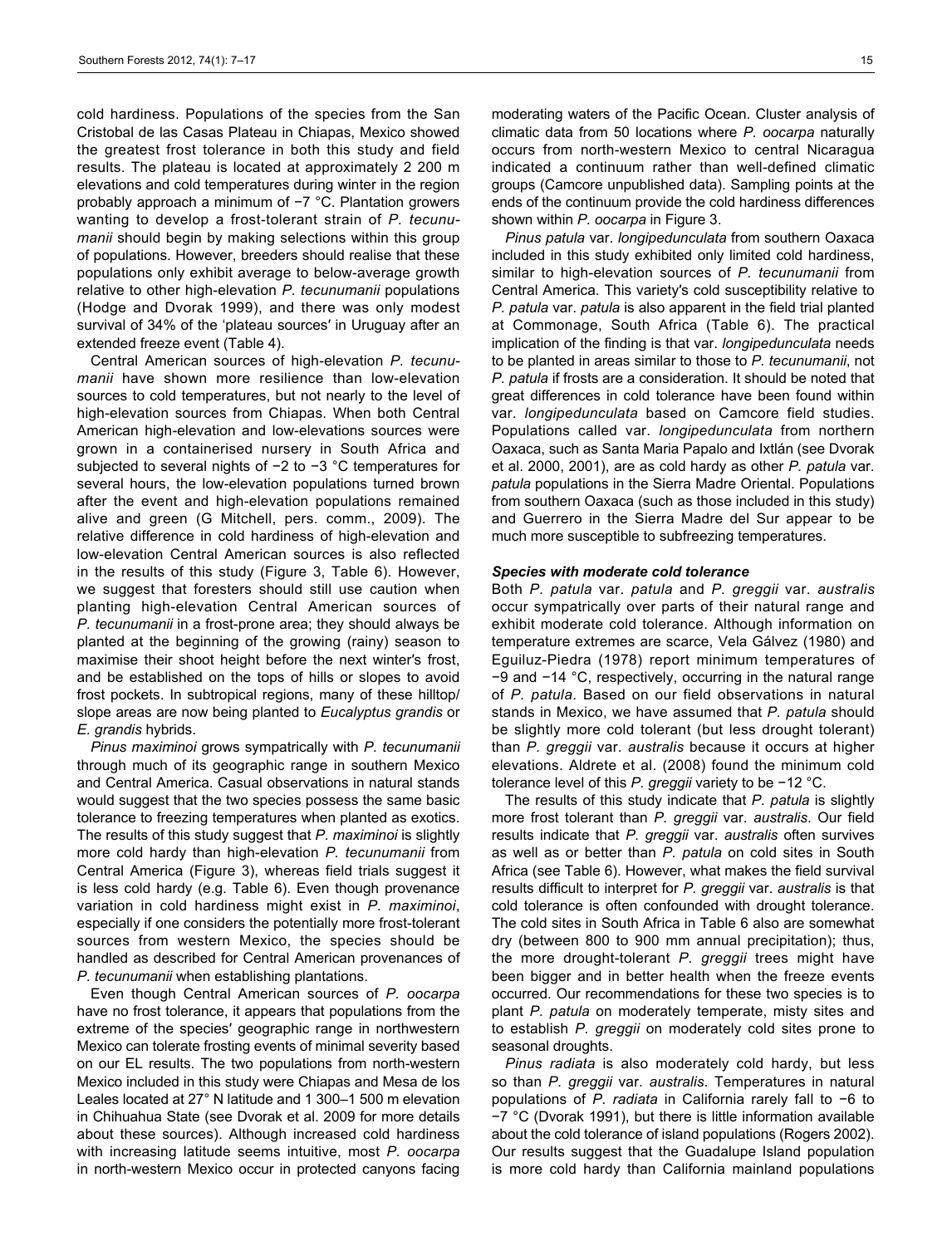that occur at lower elevations. Whether the differences in cold hardiness between the mainland and island populations are meaningful is being studied in field tests (Burdon et al. 1998). The Chilean landrace was found to be the most cold hardy of the group tested, apparently adapting to local climatic conditions. The majority of plantations of *P. radiata* established around the world primarily had their origin in California (Burdon et al. 1998, Espinei et al. 1995).

#### *Cold hardy species*

*Pinus greggii* var. *greggii* has more frost tolerance than *P. elliottii* and is similar to *P. taeda*, based on our results. Aldrete et al. (2008) quantified its minimum temperature tolerance level as −18°C. At Rush Valley, in the northern section of the Eastern Cape province, South Africa, *P. greggii* var. *greggii* survives snow and cold better than *P. patula* or *P. greggii* var. *australis*; its field ranking is also consistent with our laboratory results (Table 6).

Although it was expected that *P. pseudostrobus* would be more frost tolerant than *P. maximinoi,* it was surprising that *P. pseudostrobus* had the lowest level of injury in the Tropical experiment, even lower than *P. greggii* var. *greggii. Pinus pseudostrobus* has not been as widely tested as *P. maximinoi* and the two varieties of *P. greggii* and *P. patula,* but these results suggest that further field testing on cool sites in South Africa and southern Latin America are warranted.

*Pinus taeda*, being a temperate species, exhibits great cold-hardiness and is particularly tolerant to rapid temperature fluctuations. Among the non-Florida sources of *P. taeda,* the differences among the LS means for injury were not statistically significant, although for the comparison of North Carolina *P. taeda* vs South African *P. taeda,* the *p*-value was just over 0.05 (injury<sub>14–21–28</sub> = 18.2% vs 22.0%,  $p = 0.0523$ ). Nevertheless, there is a clear trend among the *P. taeda* sources, with cold hardiness decreasing as the climate of the source becomes more tropical. Of the non-Florida sources of *P. taeda,* the sources from South Africa and Paraná, Brazil, were the least cold hardy. The recent origin of the South African land race used in this study is made up of selections from tropical Zimbabwe and local South Africa selections that came from various locations in the southern USA. The material from Paraná was from plantations in subtropical areas in the state as well as neighbouring São Paulo, where fewer than five to six light frosts are experienced in any one year. *Pinus taeda* from Lages, Santa Catarina, which experiences approximately 16 frosts each winter, had a slightly lower injury value in this study. The origin of the Santa Catarina land race appears to be mainly South Carolina coastal plain with some recent introductions from local land races in South Africa. Finally, we expected the Argentinean material collected in the Misiones to rank close to the Florida material in cold tolerance because its origin is central Florida. However, it grouped more closely to the North Carolina coastal plain sources. The Misiones region typically gets from 20 to 30 frosts per year.

Overall, the results with *P. taeda* suggest that one generation of selection for growth and adaptability in an exotic breeding program may indirectly result in changes in cold hardiness. Another possible explanation is that differences in temperature experienced by the mother tree may lead to epigenetic differences in the frost hardiness of the progeny. There is mounting evidence that higher temperatures during embryogenesis and seed development in *Picea abies* lead to a number of changes related to cold hardiness and adaptability, including later bud set and decreased autumn frost hardiness (Johnsen et al. 2005, Kvaalen and Johnsen 2008, Yakovlev et al. 2010). Whatever the mechanism, there is some evidence that tree populations have an ability to quickly adapt to changing temperature regimes, which should be welcome news to those concerned about how forest populations might adapt to global climatic change.

#### *Outlook and future studies*

The methods used in this study provide good rankings of the relative cold hardiness of different pine species, varieties and seed sources. Breeders should find this information useful to predict cold hardiness of new hybrid combinations. For example, the results of this study, and other artificial screening studies (Duncan et al. 1996), confirm that *P. elliottii* is more cold hardy than both varieties of *P. caribaea*, and indicate that *P. caribaea* var. *bahamensis* is more cold tolerant than *P. caribaea* var. *hondurensis.* Data from field studies of *P. elliottii* and *P. elliotti* × *P. caribaea* hybrids are in line with the artificial screening results: the hybrids have less cold tolerance than pure species *P. elliottii*, and var. *hondurensis* hybrids are the most susceptible (López-Upton et al. 1999).

The artificial screening method should also be useful for testing pine hybrids to determine if the hybrid more closely resembles the more-susceptible or more-tolerant parent species, and also for screening specific hybrid families for frost tolerance. Currently, studies are underway with *P. patula*   $\times$  *P. tecunumanii* hybrids to address these objectives.

*Acknowledgements —* The authors would like to thank the entire Camcore membership for their long-term financial and in-kind support and collaboration, which made this research possible (www.camcore.org/members). Thanks also go to Camcore members Alto Paraná, Klabin, Inpacel, Sappi Forests, and CMPC Forestal Mininco, as well as the North Carolina State University– Industry Tree Improvement Cooperative and the Cooperative Forest Genetics Research Program at the University of Florida for contributing seedlots for this study. Finally, thanks to Juan Lopez, Robert Jetton, Andy Whittier, and Willi Woodbridge for assistance with the needle harvesting and laboratory measurements.

## **References**

- Aldrete A, Mexal JG, Burr KE. 2008. Seedling cold hardiness, bud set and bud break in nine provenances of *Pinus greggii* Engelm. *Forest Ecology and Management* 255: 3672–3676.
- Burdon RD, Firth A, Low CB, Miller MA. 1998. *Multi-site provenance trials of* Pinus radiata *in New Zealand*. *Forest Genetic Resources* No. 26. Rome: FAO. pp 3–8.
- Burr KE, Tinus RW, Wallner SJ, King RM. 1990. Comparison of three cold hardiness tests for conifer seedlings. *Tree Physiology* 5: 291–306.
- Camcore. 2007. The potential of pine hybrids. In: *Camcore Annual Report 2007*. Raleigh: College of Natural Resources, North Carolina State University.
- Camcore. 2008. Progress in hybrid testing. In: *Camcore Annual Report 2008.* Raleigh: College of Natural Resources, North Carolina State University.
- Climent JF, Costa e Silva F, Chambel MR, Pardos M, Almeida MH. 2009. Freezing injury in primary and secondary needles